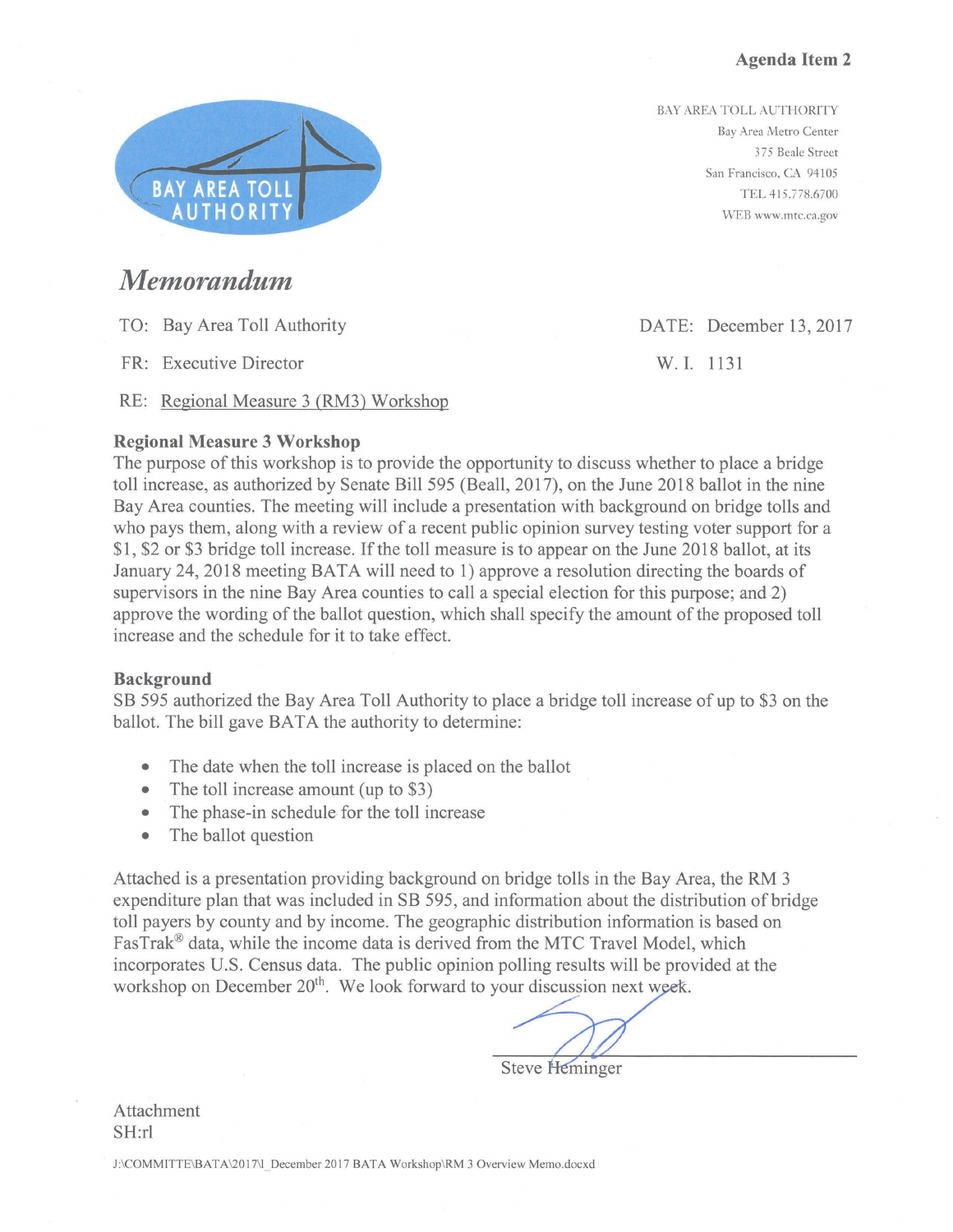

# **Regional Measure 3 Workshop**

December 20, 2017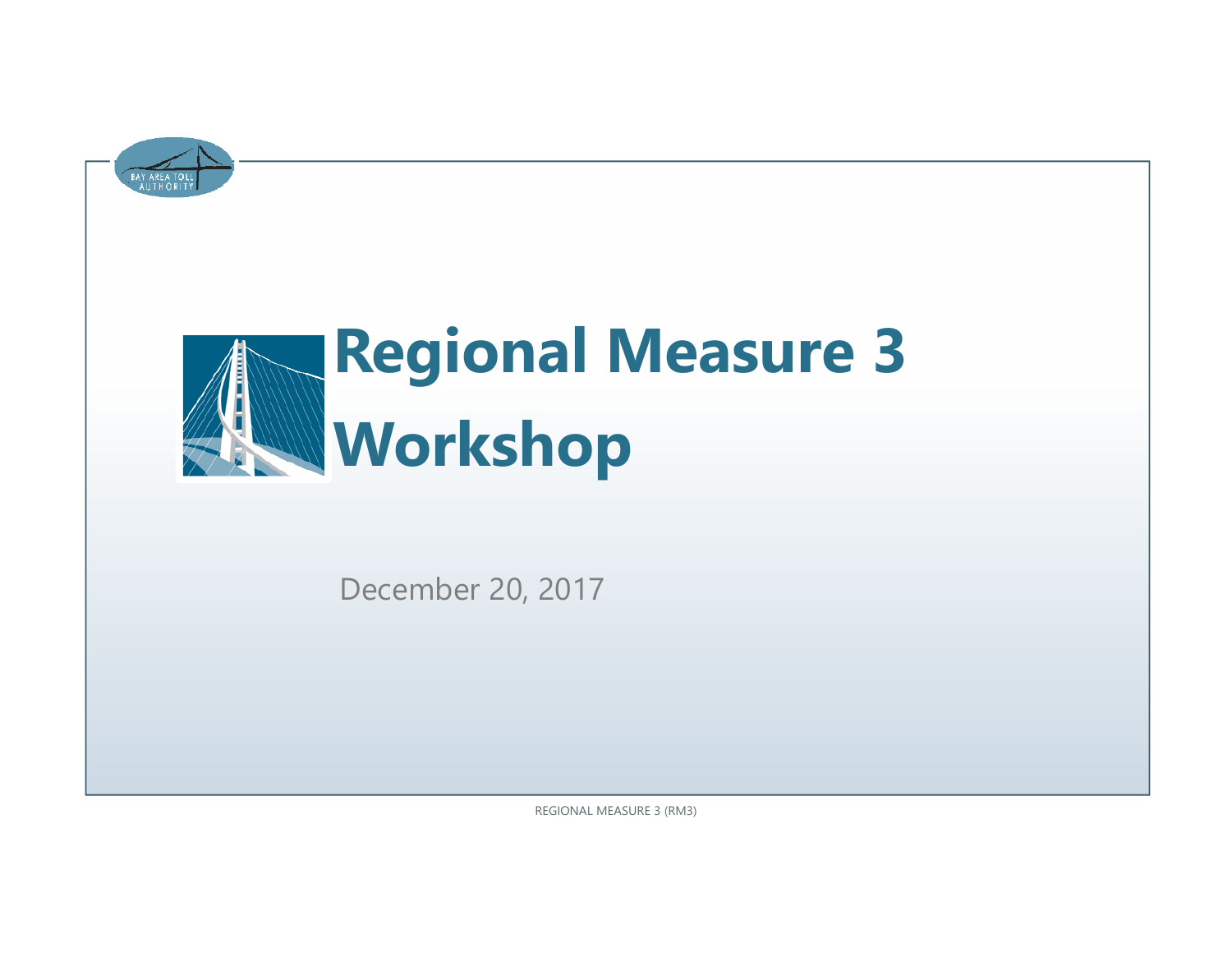

# **Current Bridge Toll Structure**

#### **Current Toll Structure**

| Regional Measure 1 (1988)                     | \$1   |
|-----------------------------------------------|-------|
| Seismic Surcharge (1997)                      | \$1   |
| Regional Measure 2 (2004)                     | \$1   |
| Seismic Surcharge (2007)                      | \$1   |
| Antioch/Dumbarton Seismic Surcharge (2010)    | $$1*$ |
| <b>TOTAL AUTO TOLL</b>                        | $$5*$ |
| FY 2016-17 Annual Toll Revenues (\$ millions) |       |
| <b>Regional Measure 1</b>                     | \$157 |
| Seismic Surcharges                            | \$435 |
| <b>Regional Measure 2</b>                     | \$129 |
| <b>TOTAL ANNUAL REVENUES</b>                  | \$721 |

\*Toll rate different on Bay Bridge is \$6 peak, \$4 off-peak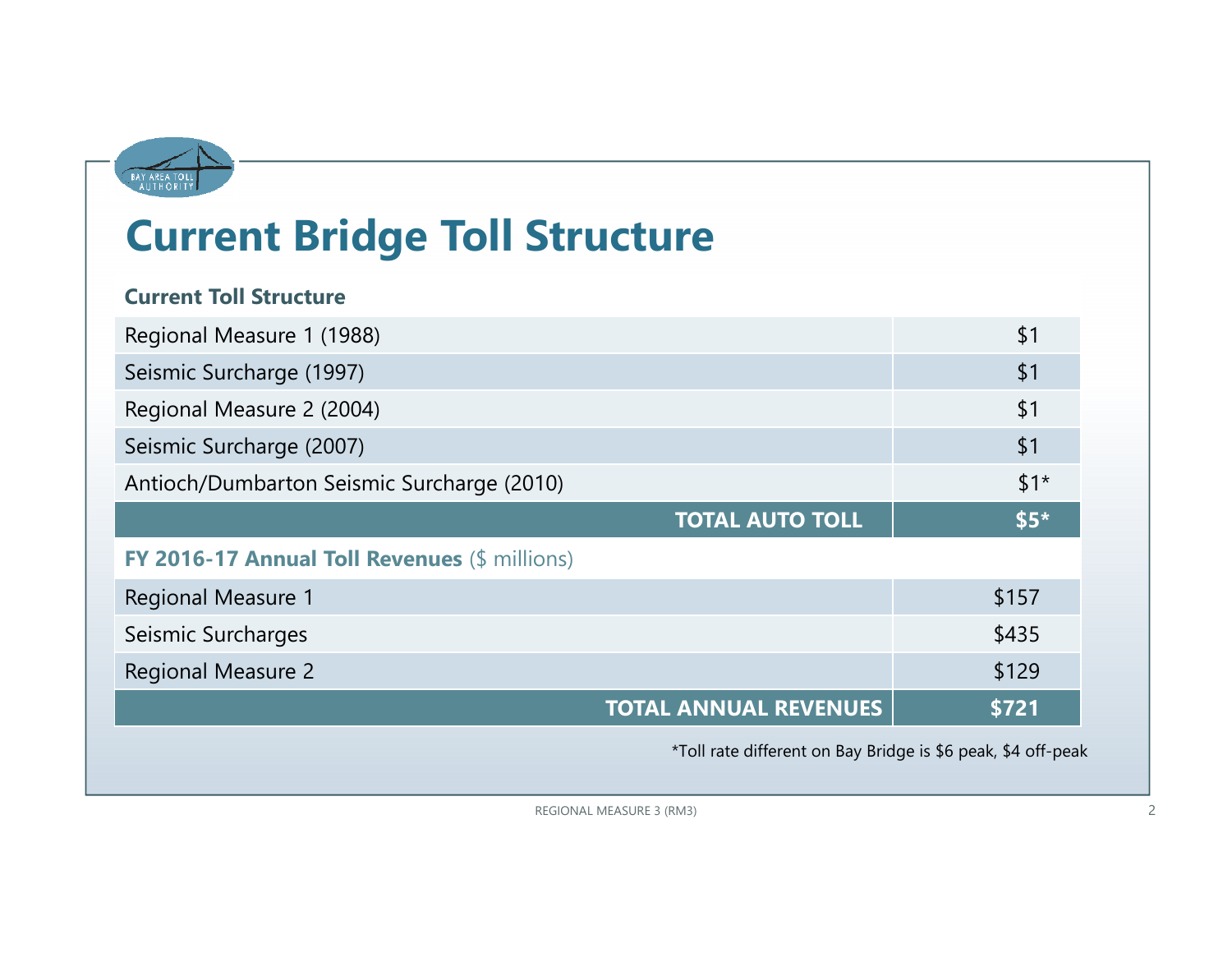

# **Who Pays the Bridge Tolls?**

| <b>County</b><br>of Origin | <b>Percent of FasTrak®</b><br><b>Transactions</b><br>$(2016-17)$ |
|----------------------------|------------------------------------------------------------------|
| Alameda                    | 28%                                                              |
| Contra Costa               | 19%                                                              |
| Marin                      | 4%                                                               |
| Napa                       | 4%                                                               |
| San Francisco              | 11%                                                              |
| San Mateo                  | 8%                                                               |
| Santa Clara                | 2%                                                               |
| Solano                     | 16%                                                              |
| Sonoma                     | 2%                                                               |
| Out of Region              | 6%                                                               |
| <b>TOTAL</b>               | 100%                                                             |

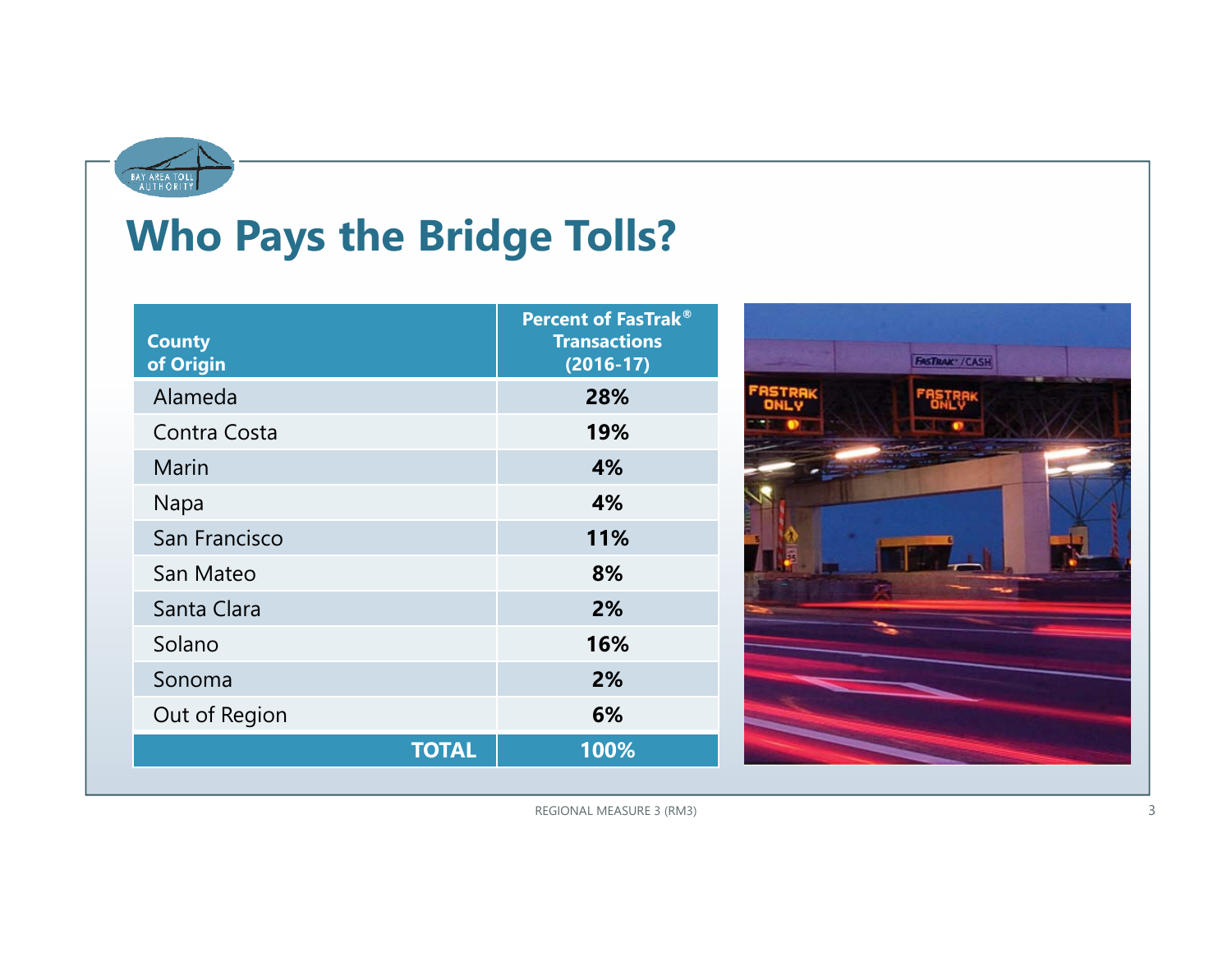

REGIONAL MEASURE 3 (RM3) 4 and 20 and 20 and 20 and 20 and 20 and 20 and 20 and 20 and 20 and 20 and 20 and 20 and 20 and 20 and 20 and 20 and 20 and 20 and 20 and 20 and 20 and 20 and 20 and 20 and 20 and 20 and 20 and 20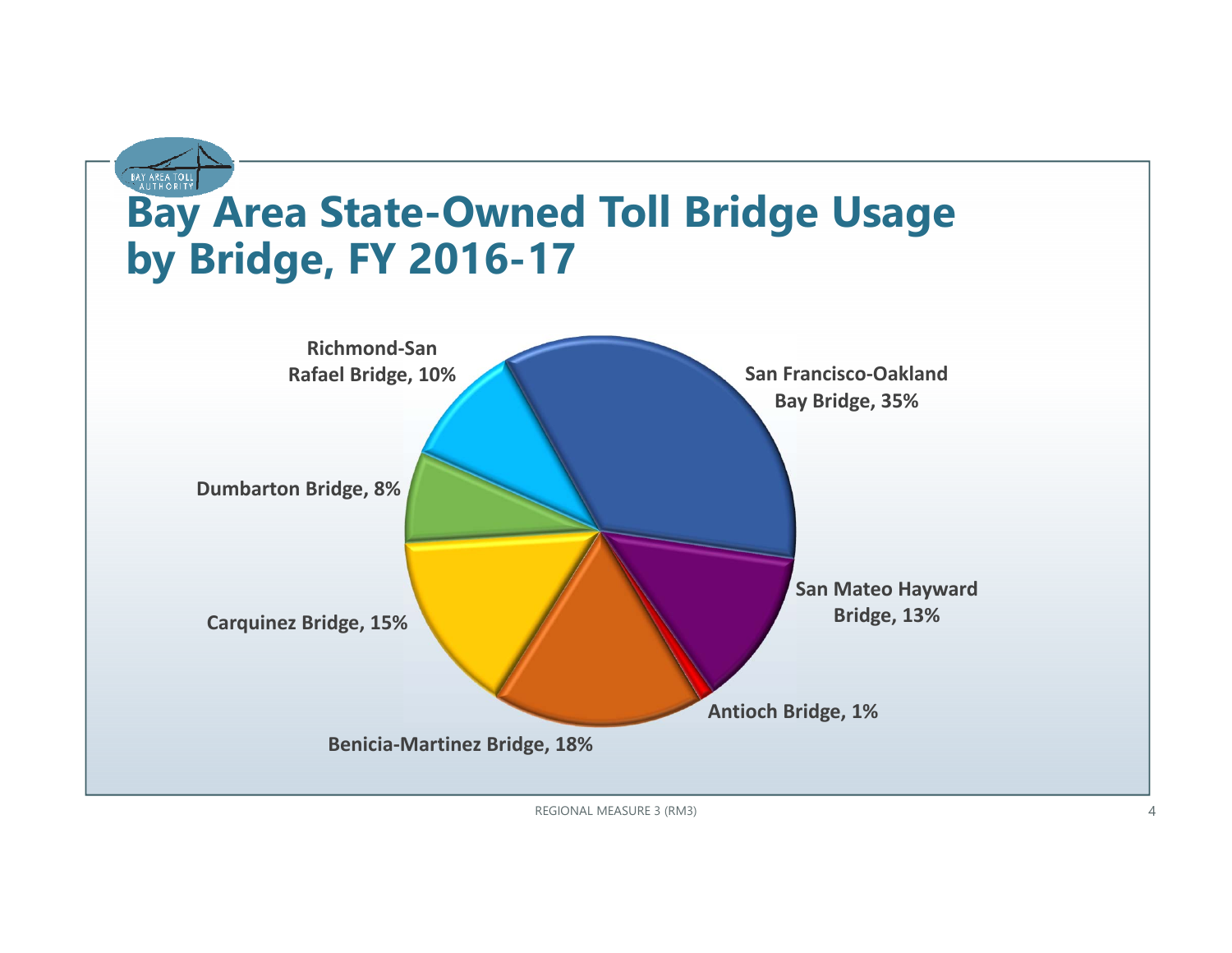

# **Voter Support for Prior Regional Measures**

|                       | <b>Regional Measure 1</b><br>(1988) |           | <b>Regional Measure 2</b><br>(2004) |           |
|-----------------------|-------------------------------------|-----------|-------------------------------------|-----------|
|                       | <b>Yes</b>                          | <b>No</b> | <b>Yes</b>                          | <b>No</b> |
| Alameda               | 71%                                 | 29%       | 56%                                 | 44%       |
| <b>Contra Costa</b>   | 68%                                 | 32%       | 51%                                 | 49%       |
| Marin                 | 76%                                 | 24%       | 64%                                 | 36%       |
| San Francisco         | 69%                                 | 31%       | 69%                                 | 31%       |
| San Mateo             | 74%                                 | 26%       | 55%                                 | 45%       |
| Santa Clara           | 71%                                 | 29%       | 60%                                 | 40%       |
| Solano                | 58%                                 | 42%       | 41%                                 | 59%       |
| <b>REGIONAL TOTAL</b> | 70%                                 | 30%       | 57%                                 | 43%       |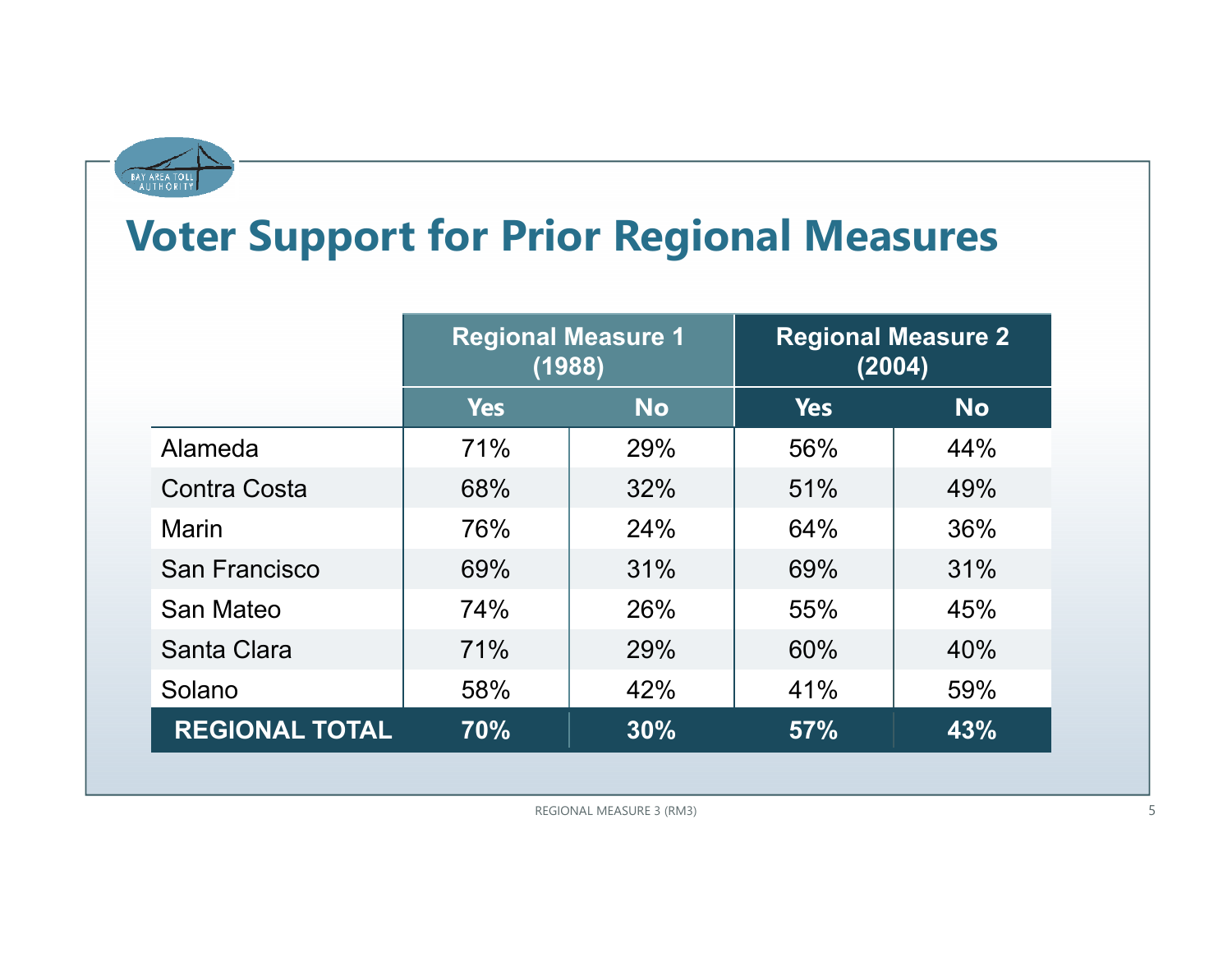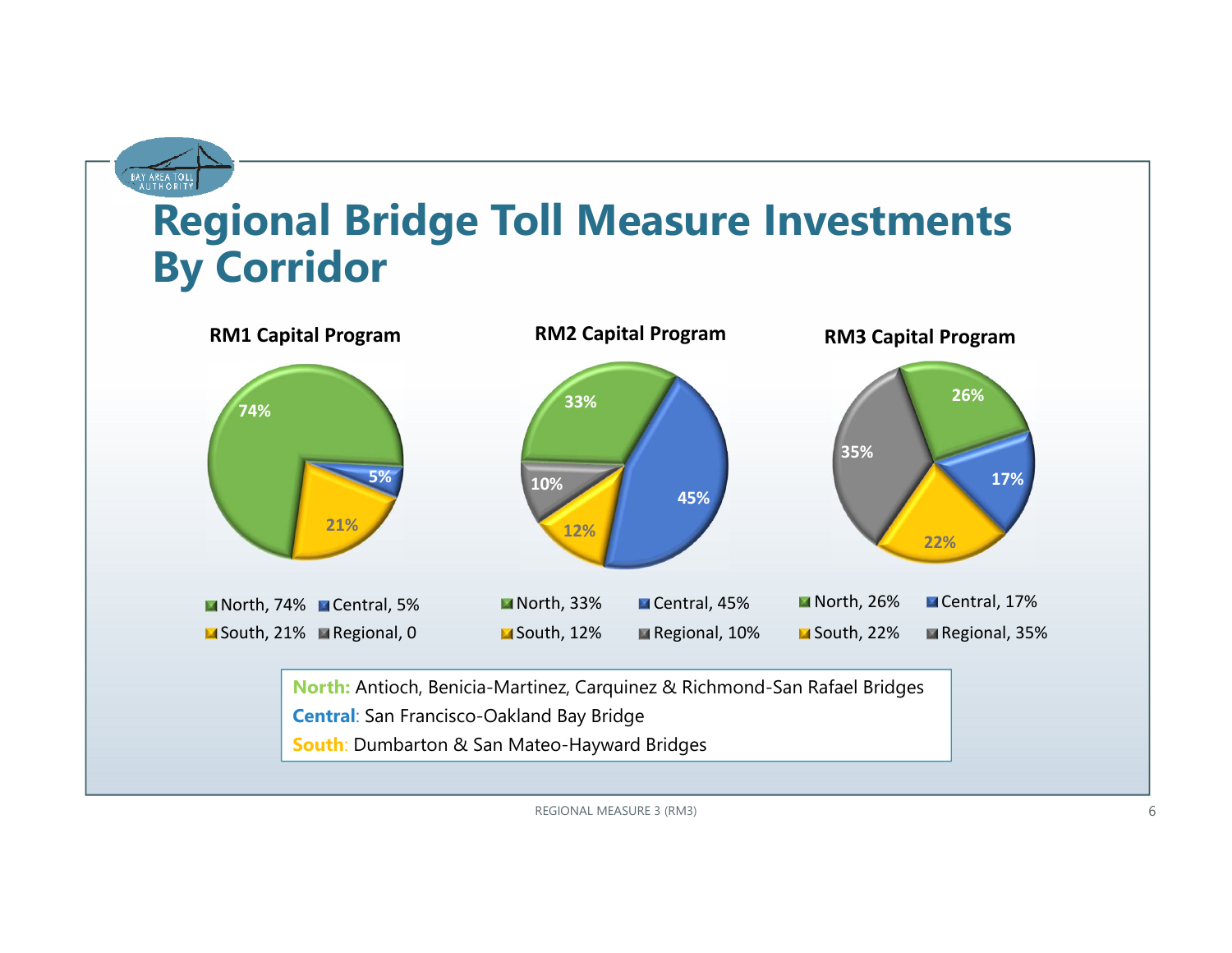

### **Regional Bridge Toll Measure Investments By Travel Mode**

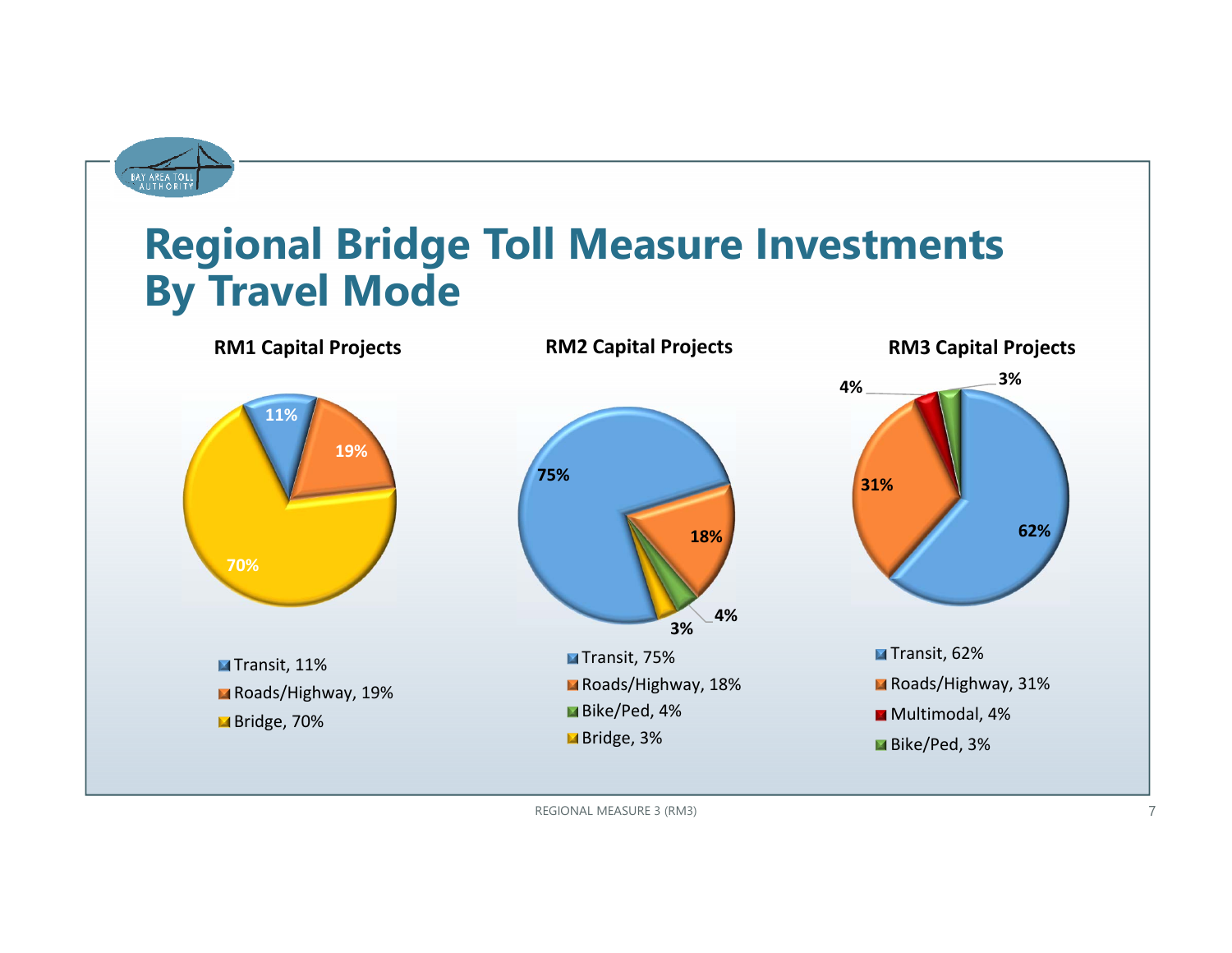

# **Regional Bridge Toll Measure Investments: Operating vs. Capital**

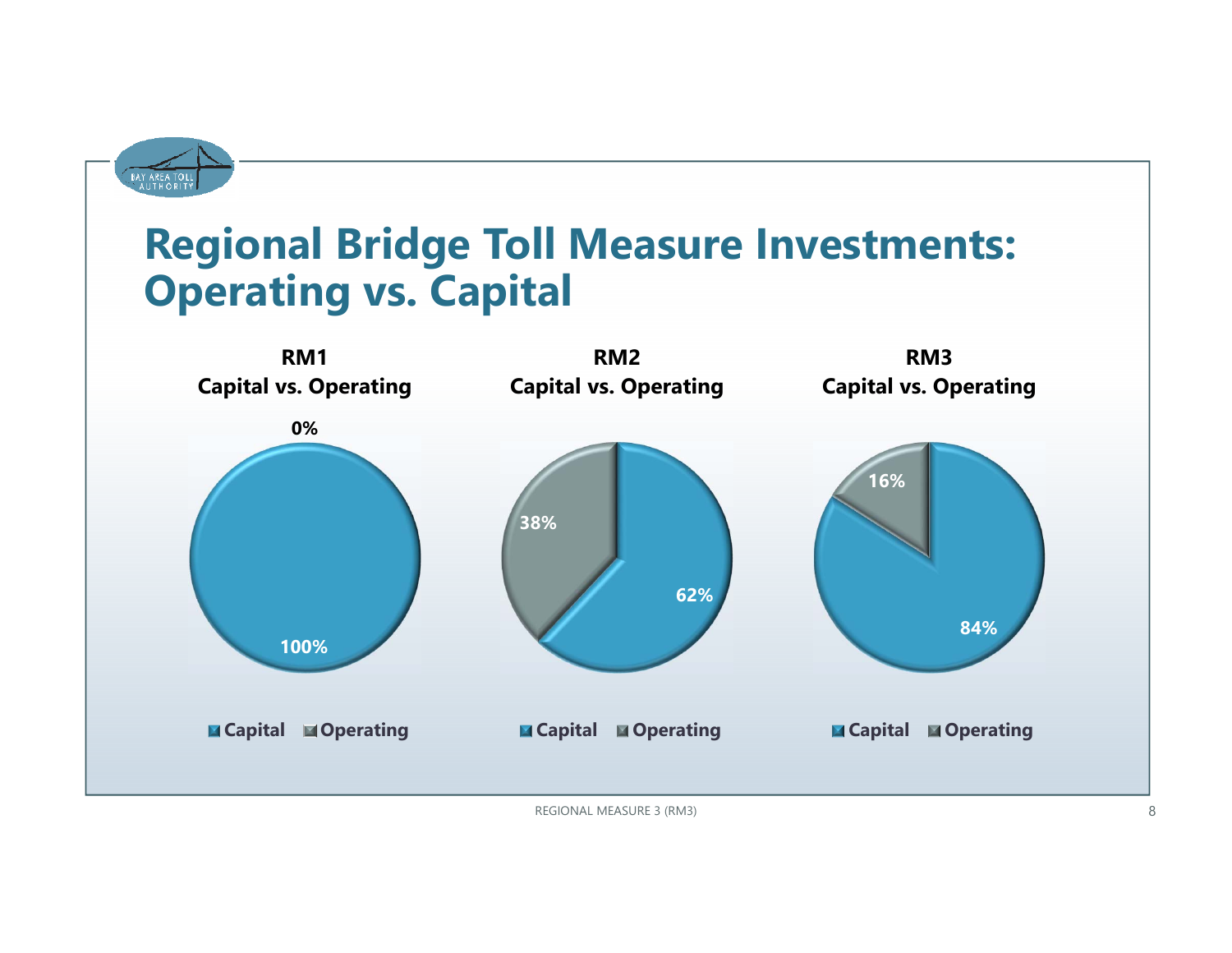

# **SB 595 (Beall): RM 3 Authorization Bill**

### • **BATA has four key decisions to make:**

- Timing of placement on ballot
- Toll amount, up to \$3
- Phase-in schedule for toll to take effect
- Wording of ballot question in all nine counties
- **Expenditure plan lists 35 capital projects and three operating programs, with funding amounts based on a \$3 toll increase.**
- **A smaller toll increase would result in a proportionate reduction for each project.**
- **BATA is charged with developing ballot pamphlet summarizing RM 3 expenditure plan.**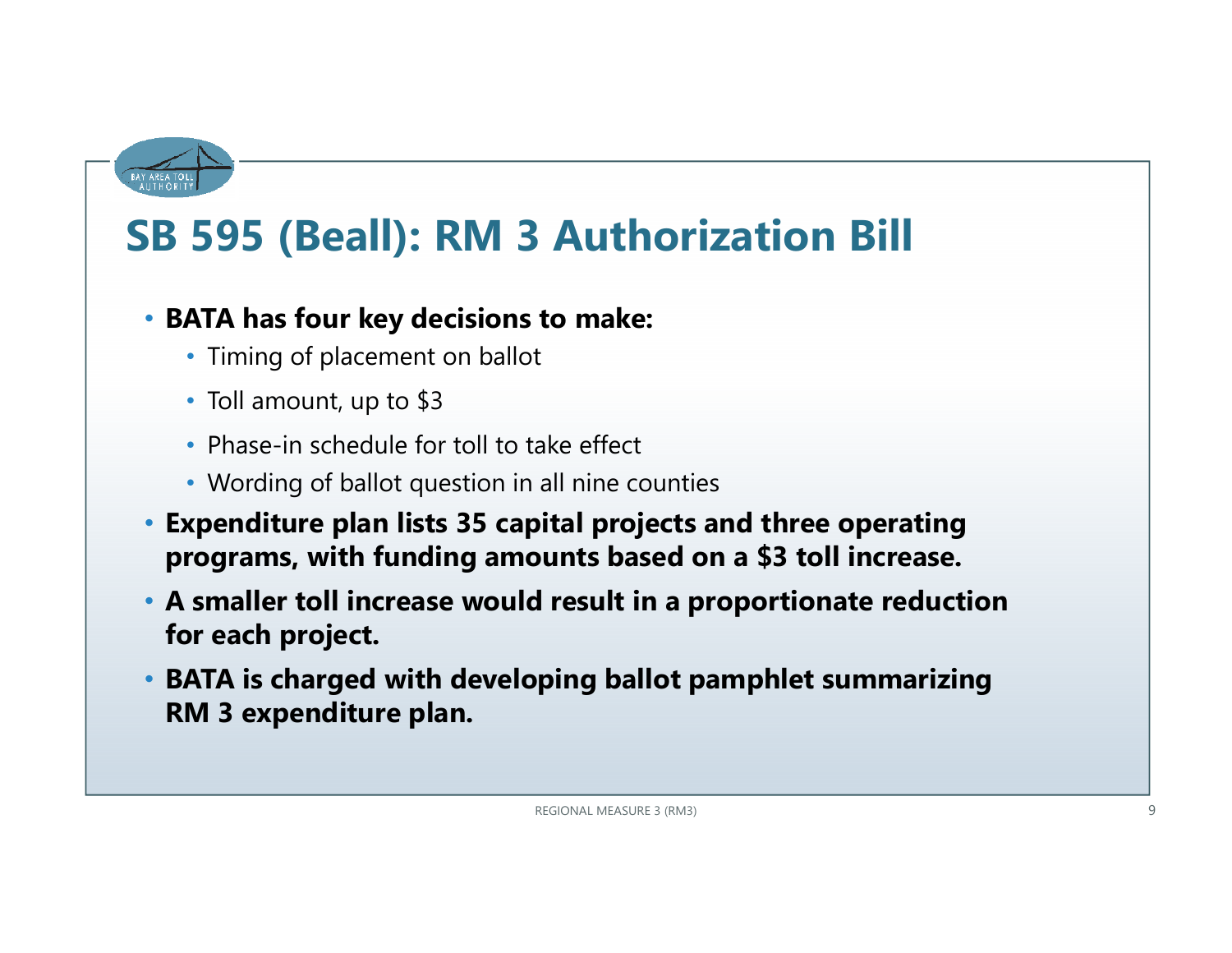

# **RM 3 Expenditure Plan Summary (Assuming a \$3 toll increase)**

| <b>Program</b><br><b>Category</b>  | \$3 Toll Funding<br>(in millions) | <b>Percent of</b><br><b>Capital Funding</b> |
|------------------------------------|-----------------------------------|---------------------------------------------|
| <b>Operating Program</b>           | \$60/year                         |                                             |
| Regional Programs & Projects       | \$1,550                           | 35%                                         |
| <b>Corridor-Specific Projects</b>  | \$2,900                           | 65%                                         |
| <b>Grand Total Capital Program</b> | \$4,450                           | 100%                                        |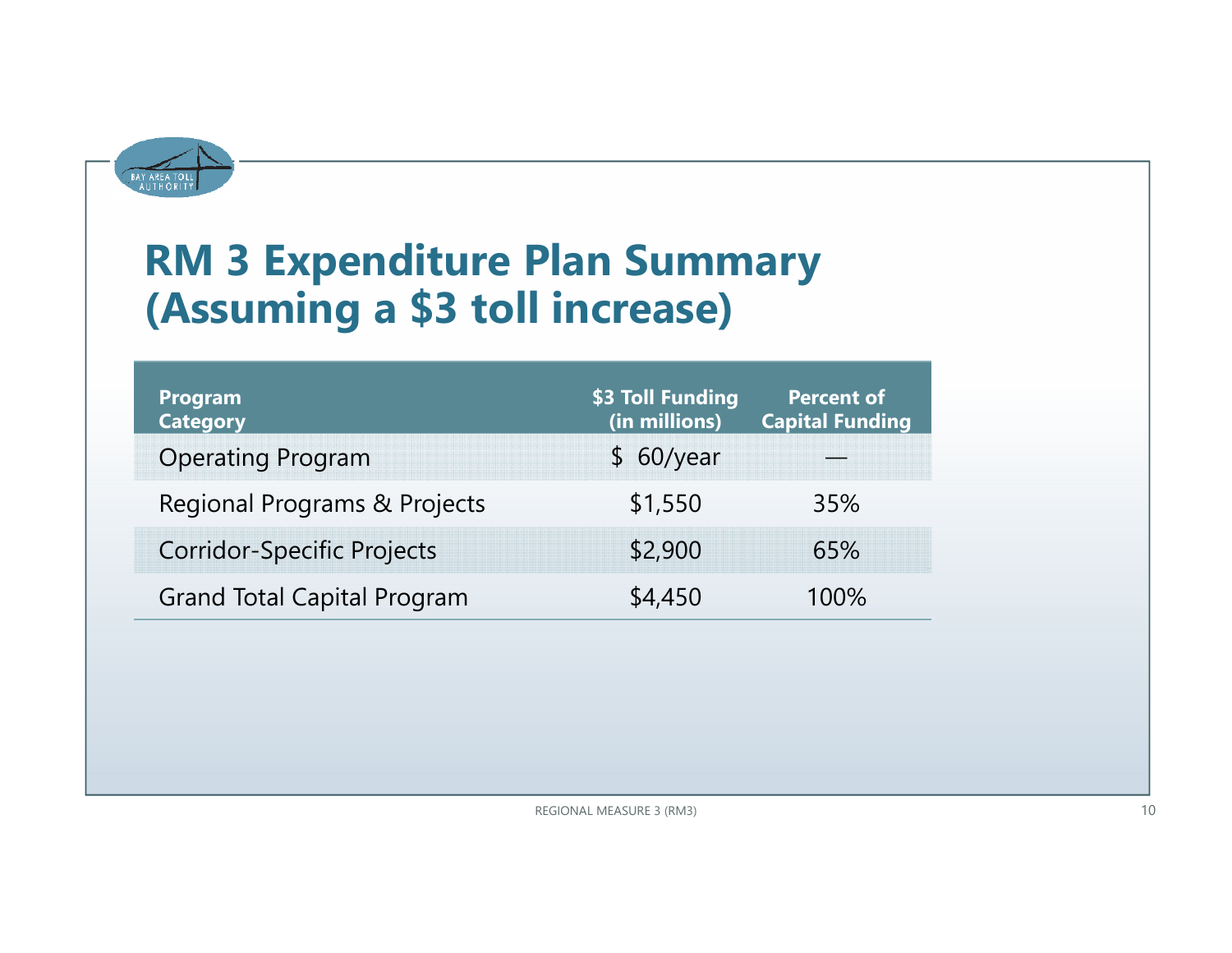

### Major RM 3 Projects & Programs

| (\$ in Millions) |
|------------------|
| \$500            |
| \$375            |
| \$325            |
| \$300            |
| \$300            |
| \$210            |
| \$210            |
| \$160            |
| \$150            |
| \$150            |
|                  |

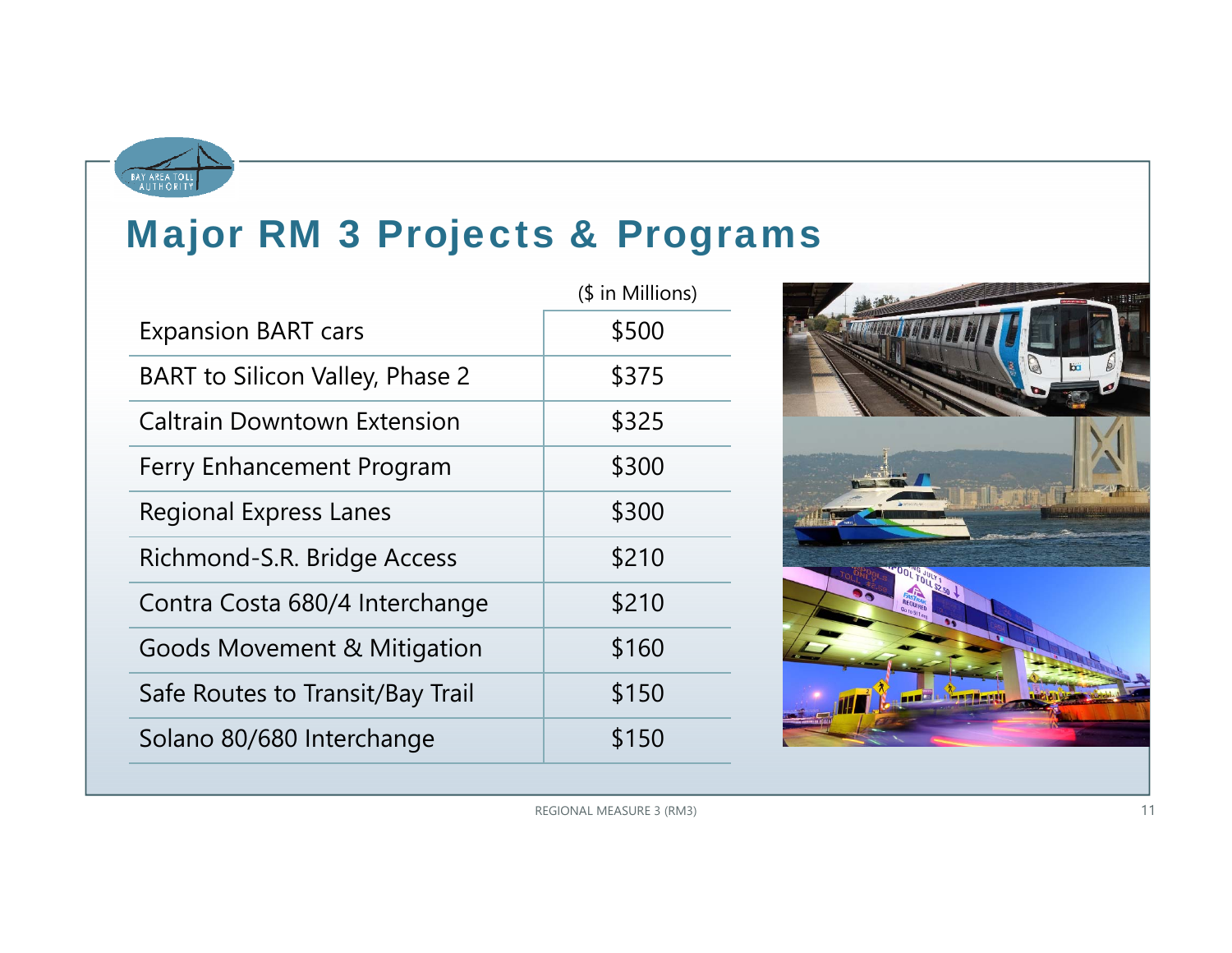

# **RM 3 Operating Program**

| <b>Transit Operating Funds</b>     | (\$ in millions) |  |
|------------------------------------|------------------|--|
| Ferries (Ramps up over five years) | \$35             |  |
| <b>Regional Express Bus</b>        | \$20             |  |
| S.F. Transbay Terminal             | \$5              |  |
|                                    | E/H              |  |

**MARKET**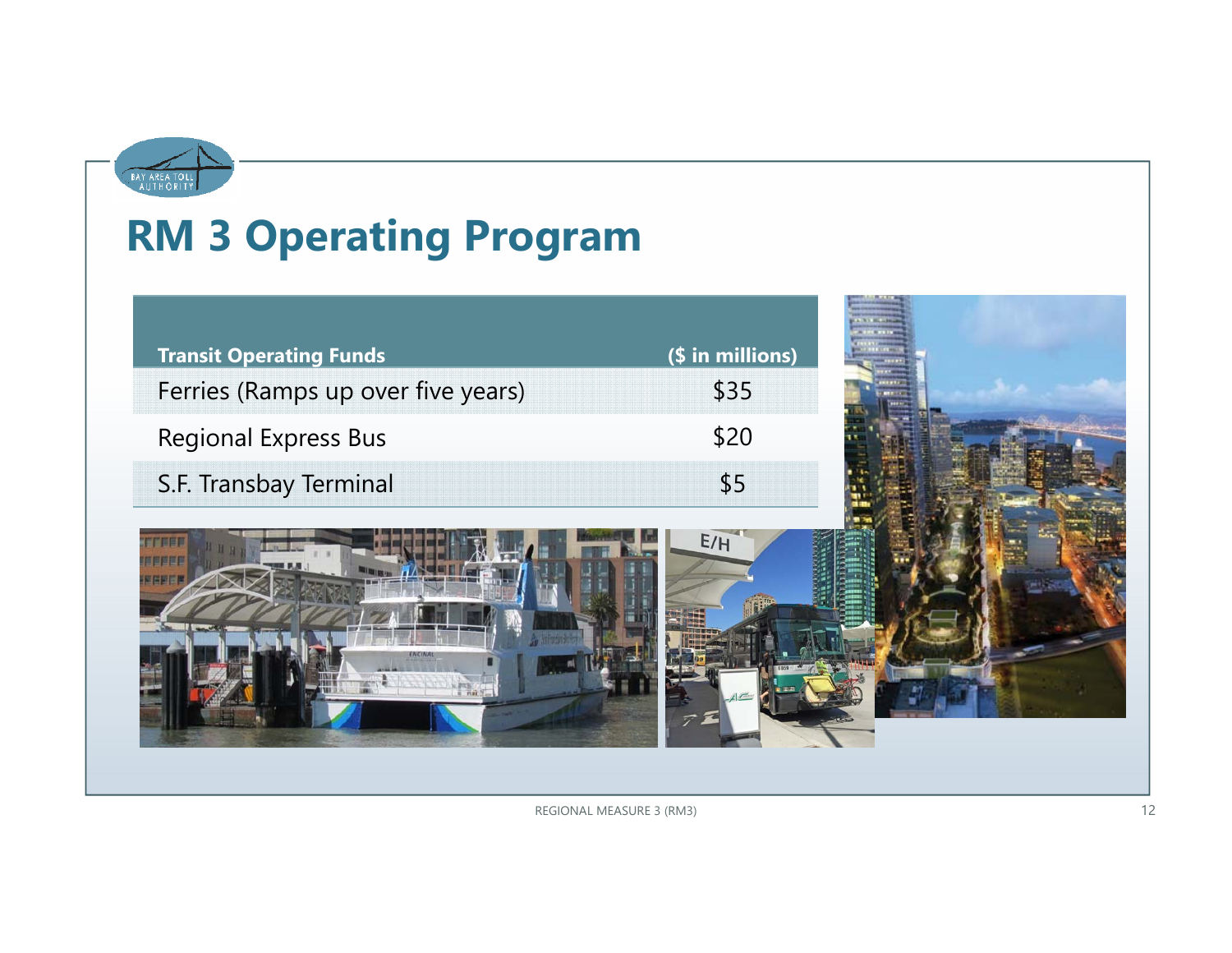

# **RM 3 Oversight & Accountability**

### **RM 3 Independent Oversight Committee**

- Created within six months of toll increase taking effect
- Two representatives from each of the nine Bay Area counties appointed by the board of supervisors
- • Charged with conducting an annual review of expenditures for consistency with expenditure plan

### **Transit Performance Measures**

• MTC to adopt performance measures for RM 3-funded bus and ferry service.

### **Independent Office of BART Inspector General**

• Established if RM 3 passed by the voters to oversee RM 3-funded and other BART projects and activities.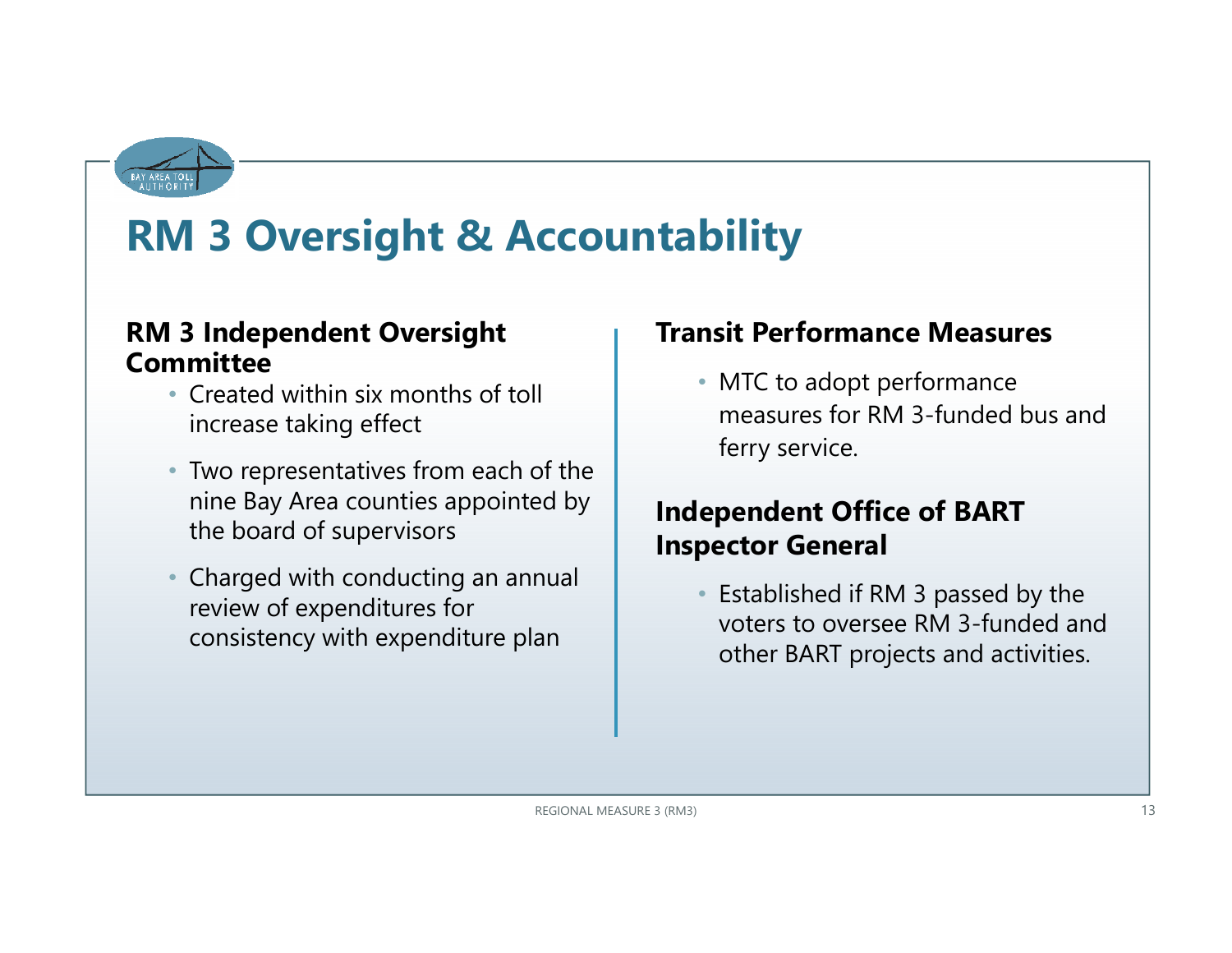

# **50% Discount for Two-Bridge Commuters**

- Senate Bill 595 requires a 50% discount on the RM 3 increase for toll payers using FasTrak ® who use more than one state-owned toll bridge during commute hours.
- Approximately 2,220 FasTrak ® commuters fall into this category each workday, most commonly pairing the Carquinez Bridge with the San Francisco-Oakland Bay Bridge.
- Assuming a \$3 toll increase, the cost of the discount to BATA is approximately \$880,000 annually and will save a regular 5-day week/two-bridge per day commuter about \$375 per year.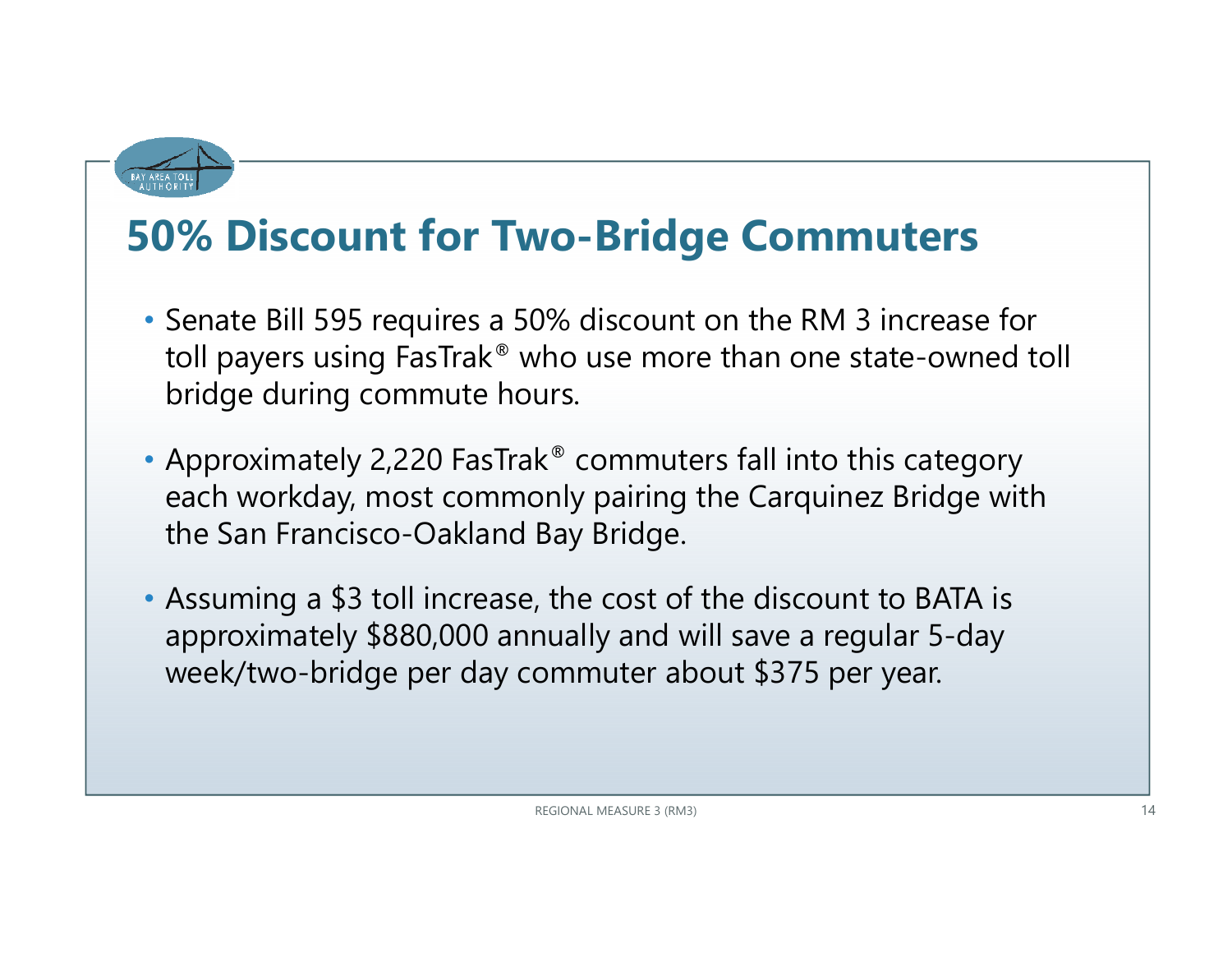

# **Carpool Discount**

- The current carpool rate on all bridges is 50% of the standard toll and requires FasTrak
- On a daily basis, about 30,500 Bay Area motorists carpool on the bridges, saving money while helping to reduce congestion and vehicle emissions.
- We recommend retaining this discount to further incentivize carpooling under RM 3.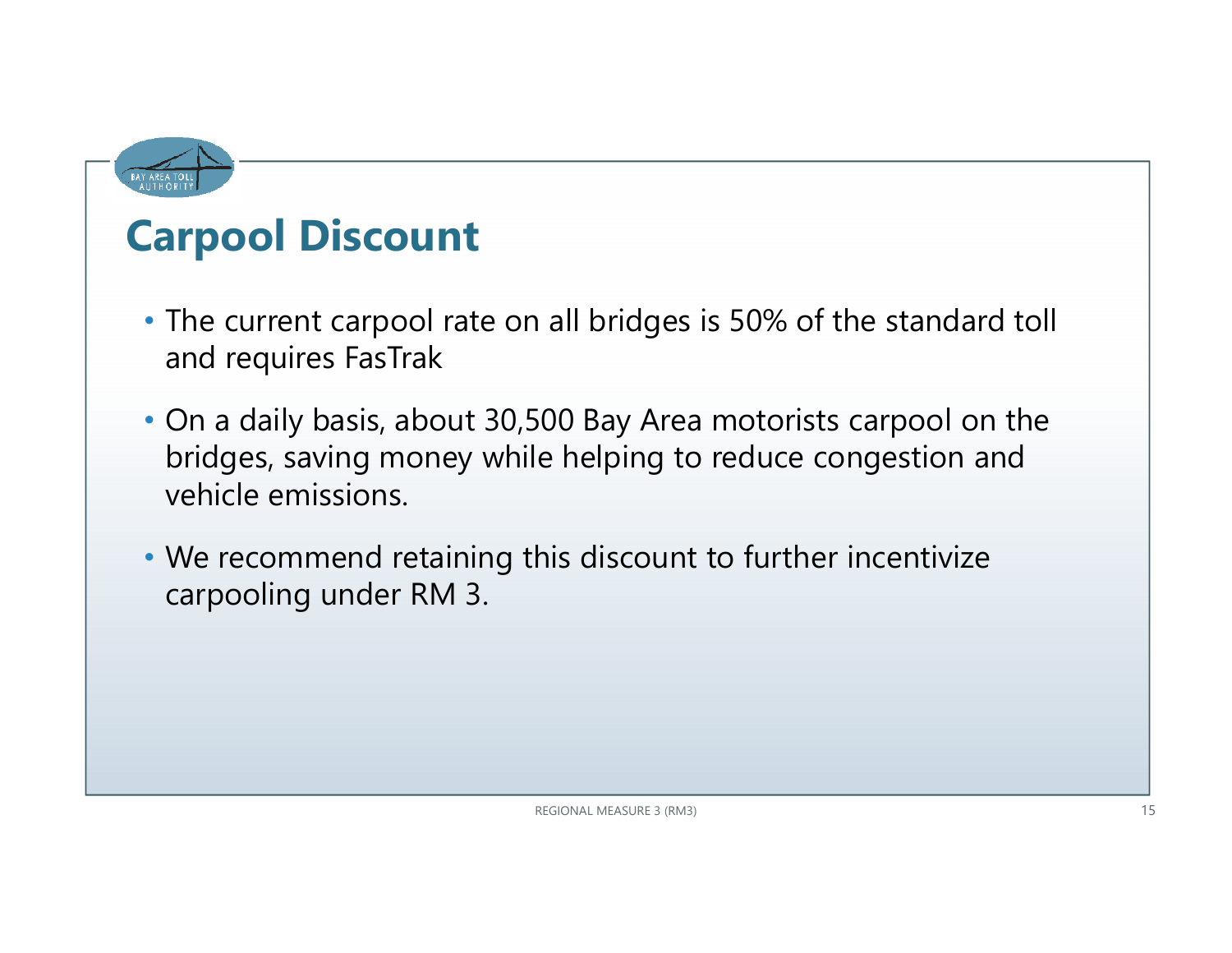

# **Toll Rates Haven't Kept Pace with Transit Fares**

|      | <b>Bay Bridge</b><br>(peak rate) |         | <b>AC Transit</b><br>(roundtrip) |        | <b>BART</b><br>(roundtrip – East Bay to<br><b>Downtown SF)</b> |        |
|------|----------------------------------|---------|----------------------------------|--------|----------------------------------------------------------------|--------|
|      | <b>Dollars</b>                   |         | <b>Dollars</b>                   |        | <b>Dollars</b>                                                 |        |
| Year | <b>Nominal</b>                   | 2017    | <b>Nominal</b>                   | 2017   | <b>Nominal</b>                                                 | 2017   |
| 1936 | \$1.30                           | \$22.97 | \$0.42                           | \$7.42 | n/a                                                            | n/a    |
| 1960 | \$0.50                           | \$4.16  | \$1.00                           | \$8.32 | n/a                                                            | n/a    |
| 1974 | \$0.50                           | \$2.62  | $\sqrt{51.20}$                   | \$6.28 | \$1.10                                                         | \$5.75 |
| 2009 | \$4.00                           | \$4.62  | \$8.00                           | \$9.24 | \$7.80                                                         | \$9.01 |
| 2017 | \$6.00                           | \$6.00  | \$8.40                           | \$8.40 | \$8.20                                                         | \$8.20 |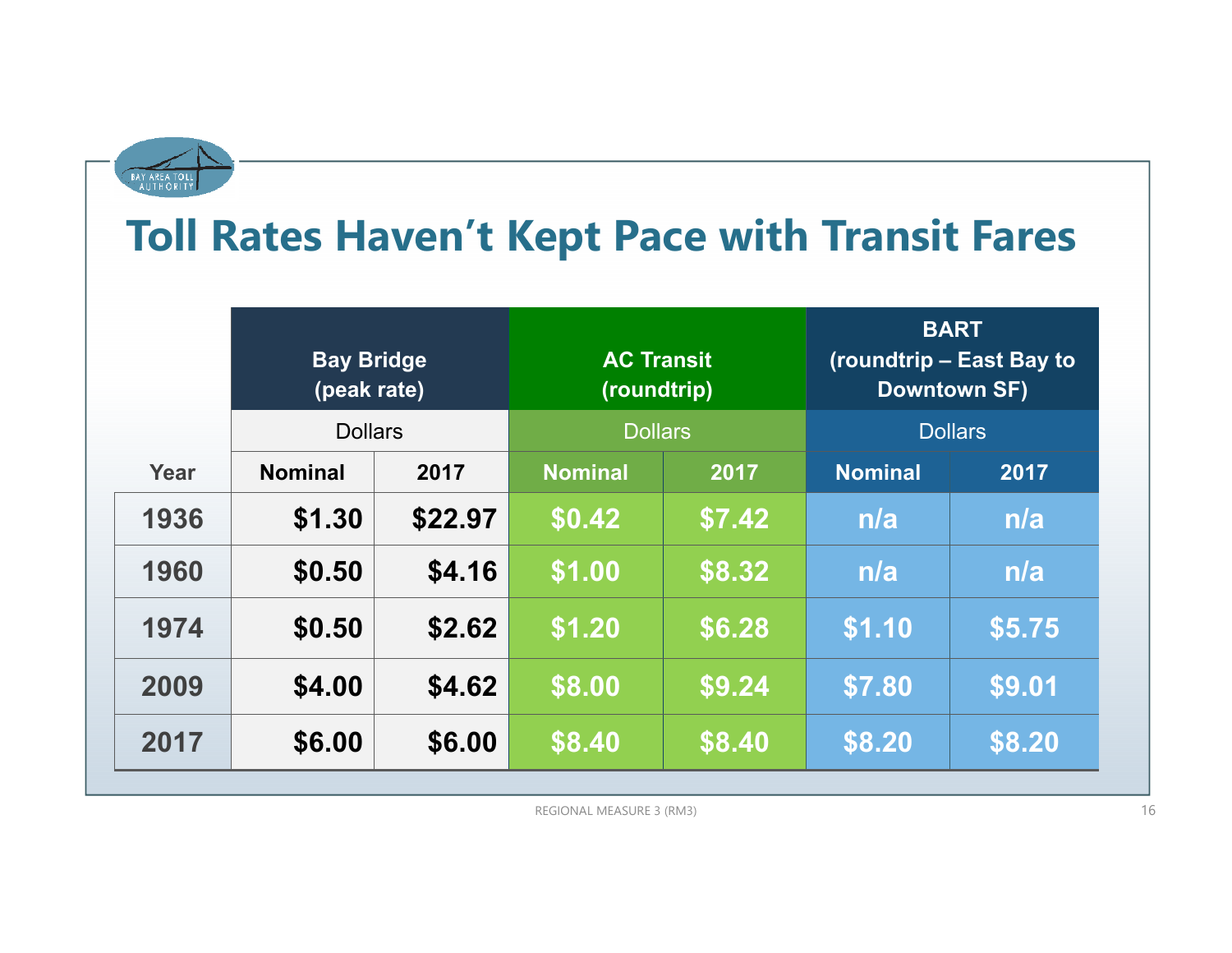

### **Bridge Commuters Have a Higher Household Income Than Average Household and Average Commuter**

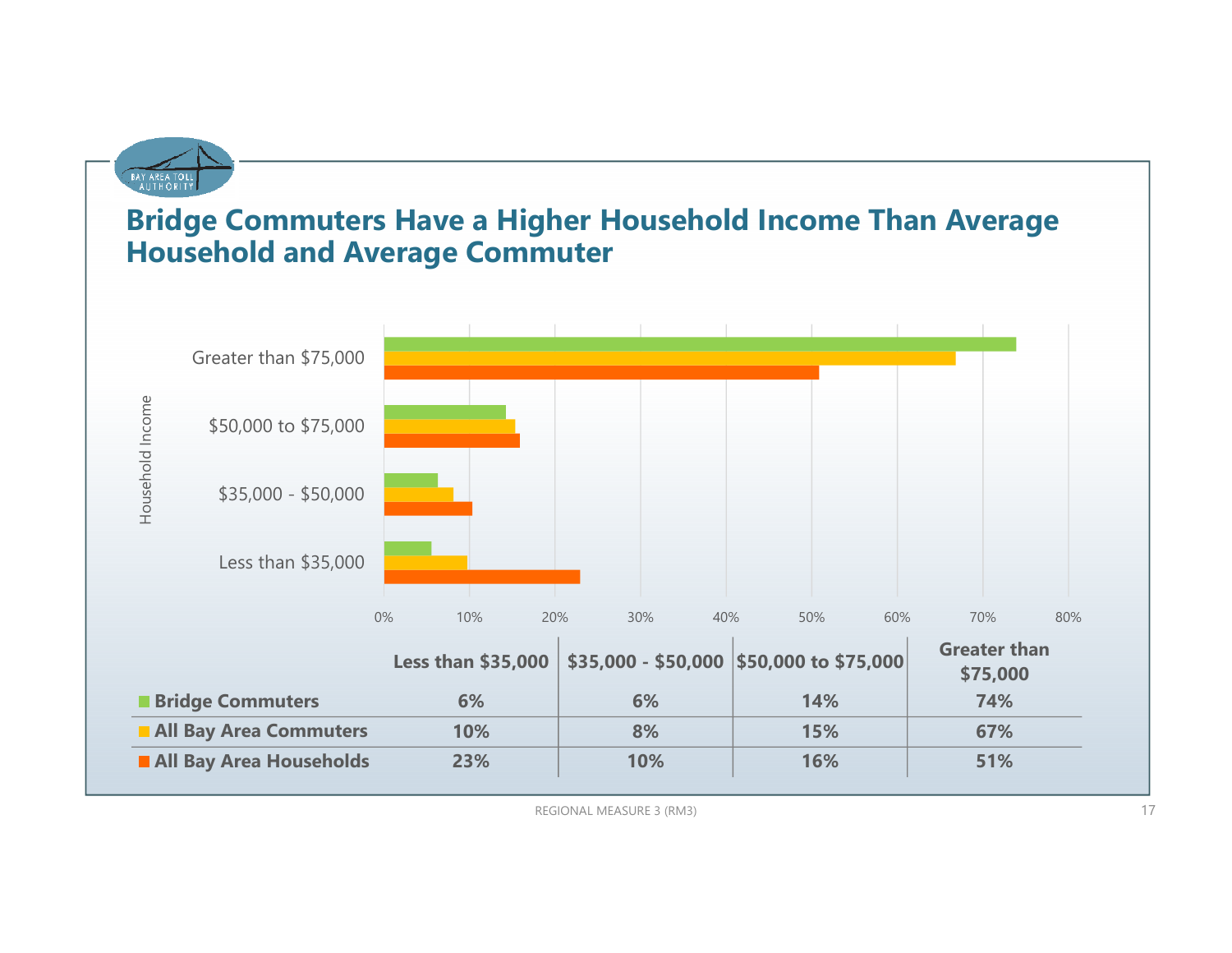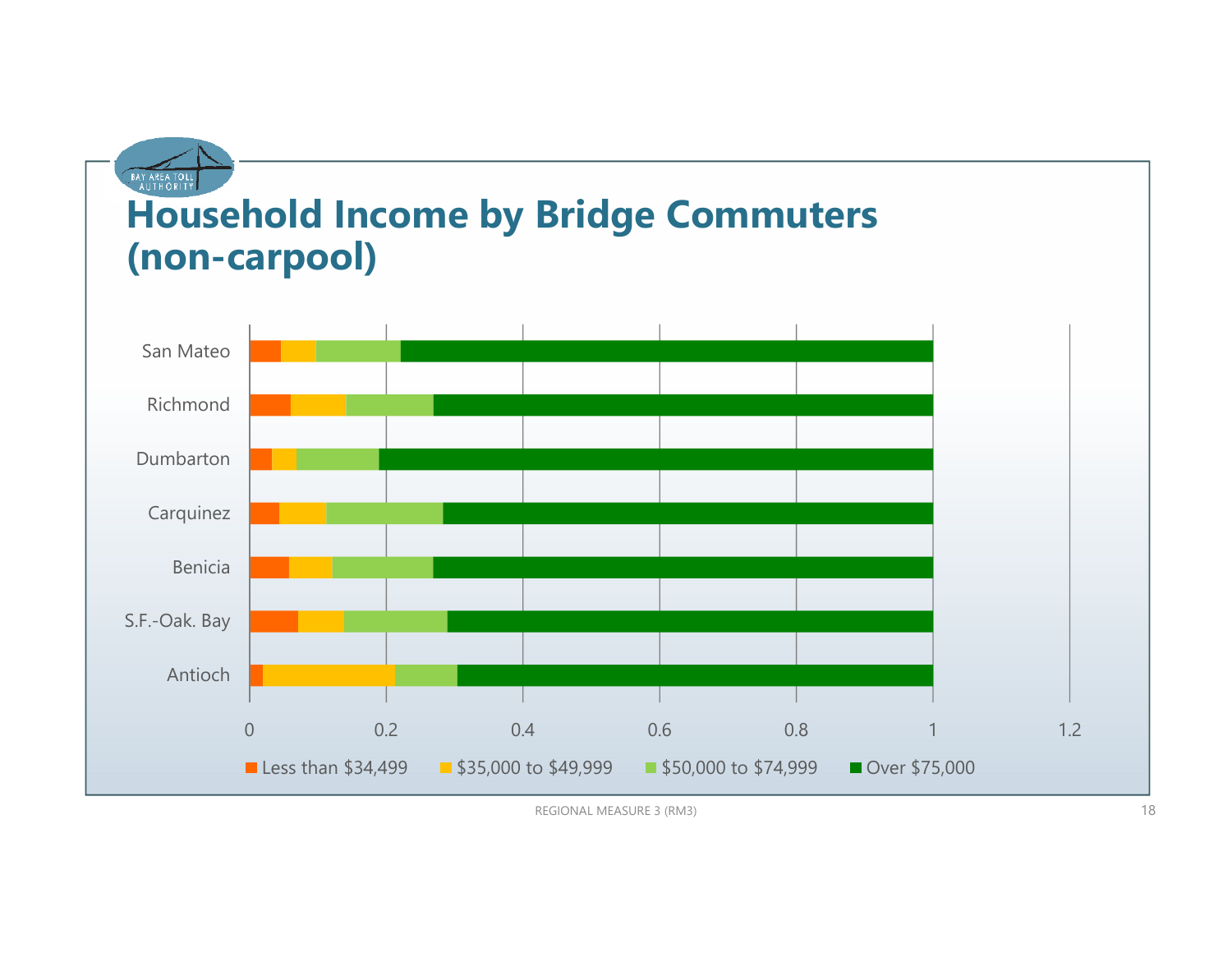

# **Toll Rate Options & Schedule**

Toll increase can be phased in. BATA also authorized to place a subsequent measure on the ballot until \$3 cap increase is reached.

| <b>Toll</b><br><b>Increase</b> | <b>Potential Effective Dates</b>                                                        |                                  | <b>Impact on Project</b><br><b>Funding Levels in SB</b><br>595 |
|--------------------------------|-----------------------------------------------------------------------------------------|----------------------------------|----------------------------------------------------------------|
| \$1                            | Effective:<br>$\bullet$                                                                 | 1/1/2019                         | Funding reduced 2/3                                            |
| \$2                            | First dollar:<br>$\bullet$<br>Second dollar:<br>$\bullet$                               | 1/1/2019<br>7/1/2023             | Funding reduced 1/3                                            |
| \$3                            | First dollar:<br>$\bullet$<br>Second dollar:<br>$\bullet$<br>Third dollar:<br>$\bullet$ | 1/1/2019<br>7/1/2023<br>7/1/2027 | No impact                                                      |
|                                |                                                                                         |                                  |                                                                |